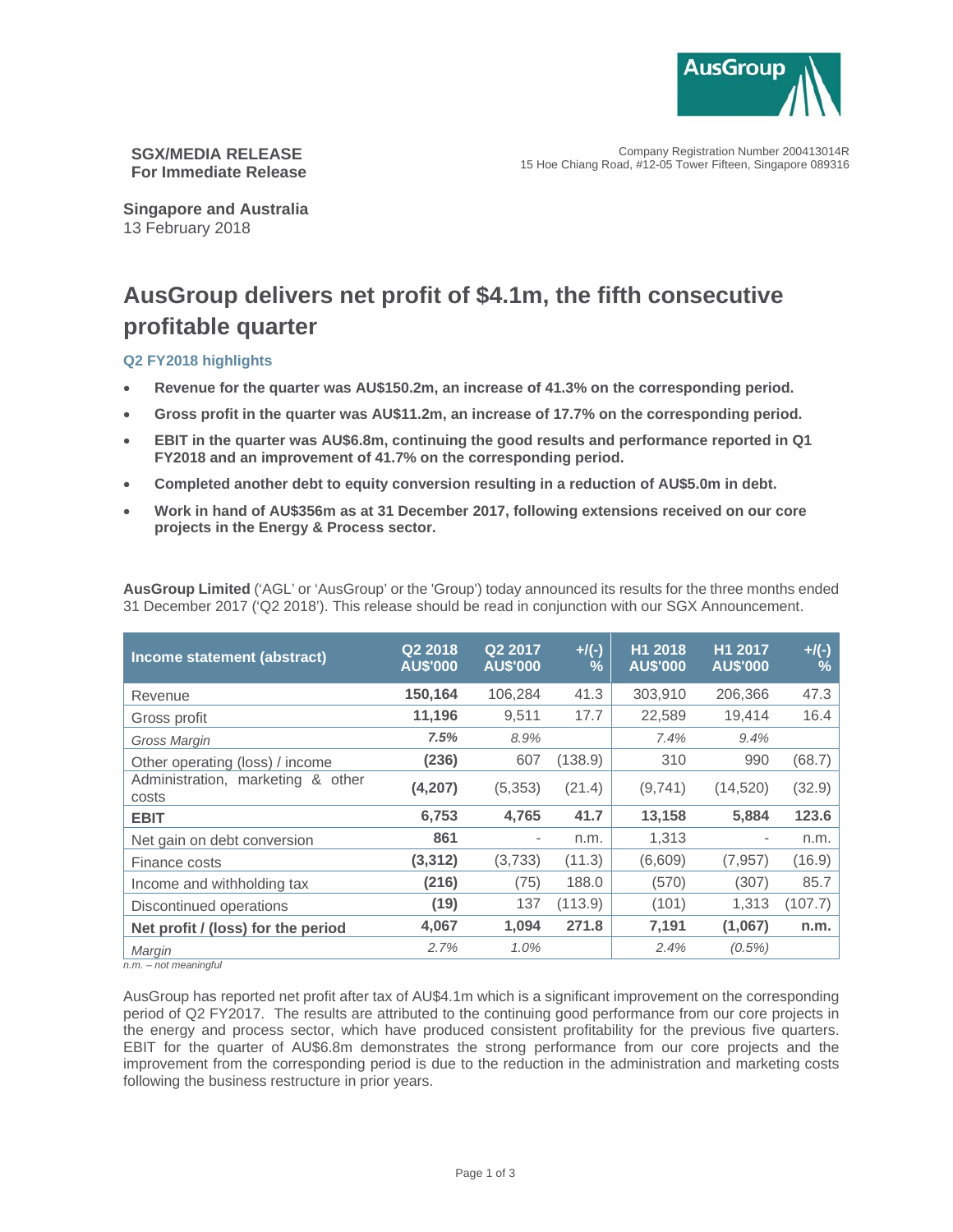

## **SGX/MEDIA RELEASE For Immediate Release**

Company Registration Number 200413014R 15 Hoe Chiang Road, #12-05 Tower Fifteen, Singapore 089316

As a result of the reduction in the debt profile of the Group following the successful debt to equity conversions completed in Q4 FY2017 and Q2 FY2018, the debt servicing costs have been reduced by 11.3% since the corresponding period of Q2 FY2017, reducing to AU\$3.3m for the quarter.

### **Operational Performance**

**Revenue** for the quarter of AU\$150.2m increased by 41.3% compared to the corresponding period of Q2 FY2017 and, as previously reported, the results are due to the strong performance from the energy and process sector core project work currently being undertaken.

**Gross profit** for the quarter was AU\$11.2m, an increase of 17.7% from a gross profit of AU\$9.5m in the corresponding period of Q2 FY2017 with the improvement mainly due to the operational efficiencies that have been delivered on our core project work.

**Administration, marketing and other costs** in the quarter were AU\$4.2m, representing a 21.4% decrease from the corresponding period of Q2 FY2017 due to the effect of the restructuring activities in the corresponding period.

## **Financial position**

|                           | 31 Dec 2017<br><b>AU\$'000</b> | 30 Jun 2017<br><b>AU\$'000</b> | $+$ /(-)<br>$\frac{1}{2}$ |
|---------------------------|--------------------------------|--------------------------------|---------------------------|
| Cash and cash equivalents | 33,475                         | 33,851                         | (1.1)                     |
| Total borrowings          | 124.908                        | 150,694                        | (17.1)                    |
| Net borrowings            | 91.433                         | 116,843                        | (21.7)                    |
| Equity                    | 33,330                         | 23,298                         | 43.1                      |

**Cash and cash equivalents** for the Group as at 31 December 2017 have slightly decreased by 1.1% to AU\$33.5m due to the utilisation of cash received from increased works on core projects in the energy and process sectors and to partially pay down existing debt.

**Net Borrowings** have reduced by AU\$25.4m since Q4 FY2017 to AU\$91.4m, predominantly due to the reduction in short term borrowings repaid in the six months to 31 December 2017 and the reduction in debt from the debt to equity conversion completed in the quarter.

**Total shareholders' equity** as at 31 December 2017 has improved by 43.1% to AU\$33.3m, demonstrating the benefits of the consistent profitability achieved for the previous five quarters, together with the share capital issued from the debt to equity conversion in the quarter. The Group continues to assess the options available to ensure that sufficient cash flow is available for the Group to meet its obligations as they fall due.

**NT Port and Marine (NTPM):** The commercialisation of the fuel services business is complete with the first volume of fuel to the Port Melville fuel farm successfully received during the quarter. The NTPM business anticipates fuel sales to customers in the near future.